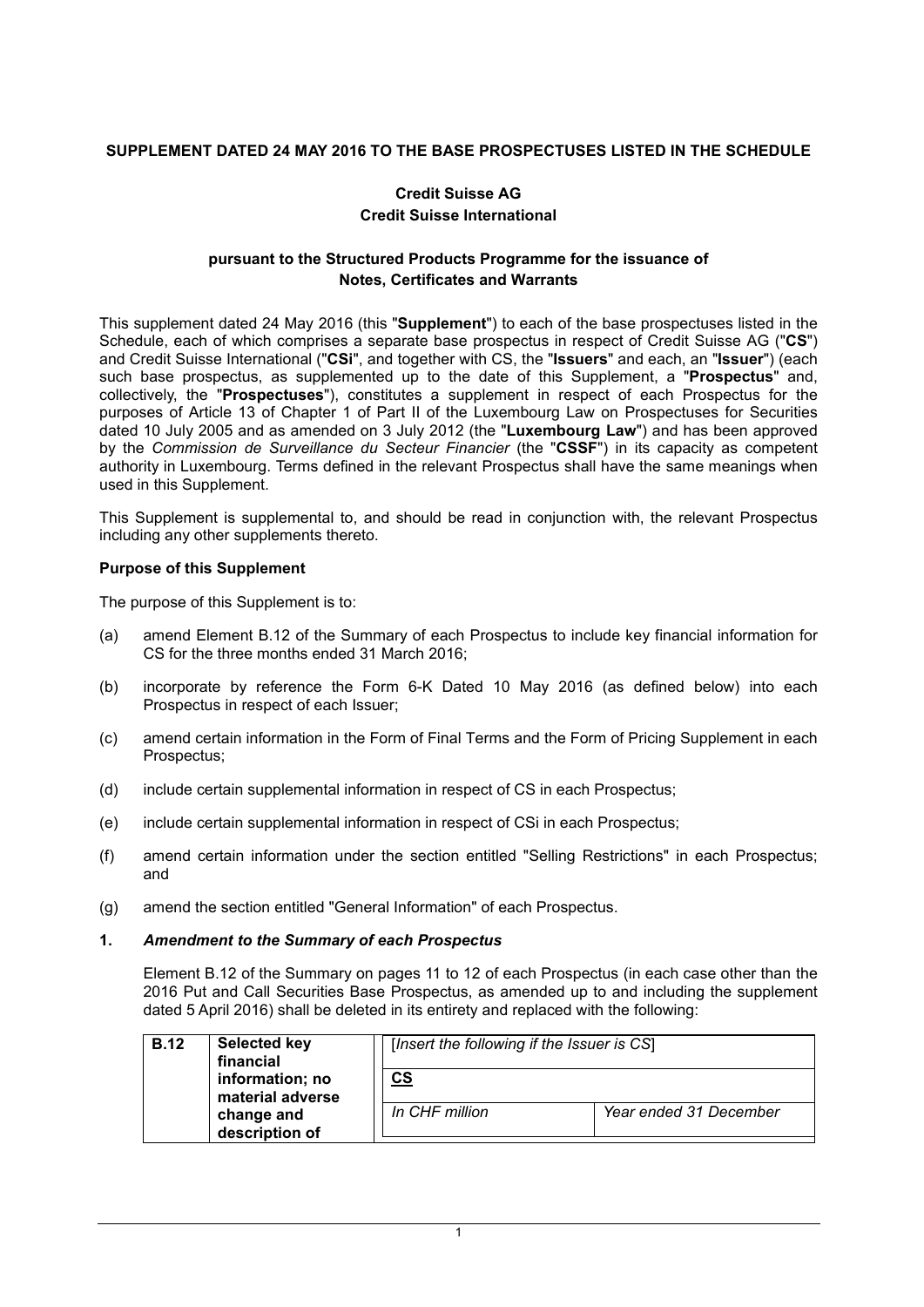|  | significant change<br>in financial position |                                                       | 2015                                                            | 2014                                       |  |
|--|---------------------------------------------|-------------------------------------------------------|-----------------------------------------------------------------|--------------------------------------------|--|
|  | of the Issuer:                              | <b>Selected income</b><br>statement data              |                                                                 |                                            |  |
|  |                                             | Net revenues                                          | 23,211                                                          | 25,589                                     |  |
|  |                                             | Total operating expenses                              | 25,873                                                          | 22,503                                     |  |
|  |                                             | Net income/(loss)                                     | (3, 377)                                                        | 1,764                                      |  |
|  |                                             | <b>Selected balance sheet</b><br>data                 |                                                                 |                                            |  |
|  |                                             | <b>Total assets</b>                                   | 803,931                                                         | 904,849                                    |  |
|  |                                             | <b>Total liabilities</b>                              | 759,241                                                         | 860,208                                    |  |
|  |                                             | <b>Total equity</b>                                   | 44,690                                                          | 44,641                                     |  |
|  |                                             | In CHF million                                        |                                                                 | Three months ended 31<br>March (unaudited) |  |
|  |                                             |                                                       | 2016                                                            | 2015                                       |  |
|  |                                             | <b>Selected</b><br>income<br>statement data           |                                                                 |                                            |  |
|  |                                             | Net revenues                                          | 4,366                                                           | 6,539                                      |  |
|  |                                             | Total operating expenses                              | 4,983                                                           | 5,098                                      |  |
|  |                                             | Net income/(loss)                                     | (457)                                                           | 972                                        |  |
|  |                                             | <b>Selected balance sheet</b><br>data                 | <b>Three</b><br>months<br>ended 31<br>March 2016<br>(unaudited) | Year ended<br>31<br>December<br>2015       |  |
|  |                                             | <b>Total assets</b>                                   | 796,661                                                         | 803,931                                    |  |
|  |                                             | <b>Total liabilities</b>                              | 751,798                                                         | 759,241                                    |  |
|  |                                             | Total equity                                          | 44,863                                                          | 44,690                                     |  |
|  |                                             | [Insert the following if the Issuer is CSi]           |                                                                 |                                            |  |
|  |                                             | CSi*                                                  |                                                                 |                                            |  |
|  |                                             | In USD million                                        | Year ended 31 December                                          |                                            |  |
|  |                                             |                                                       | 2015                                                            | 2014                                       |  |
|  |                                             | <b>Selected consolidated</b><br>income statement data |                                                                 |                                            |  |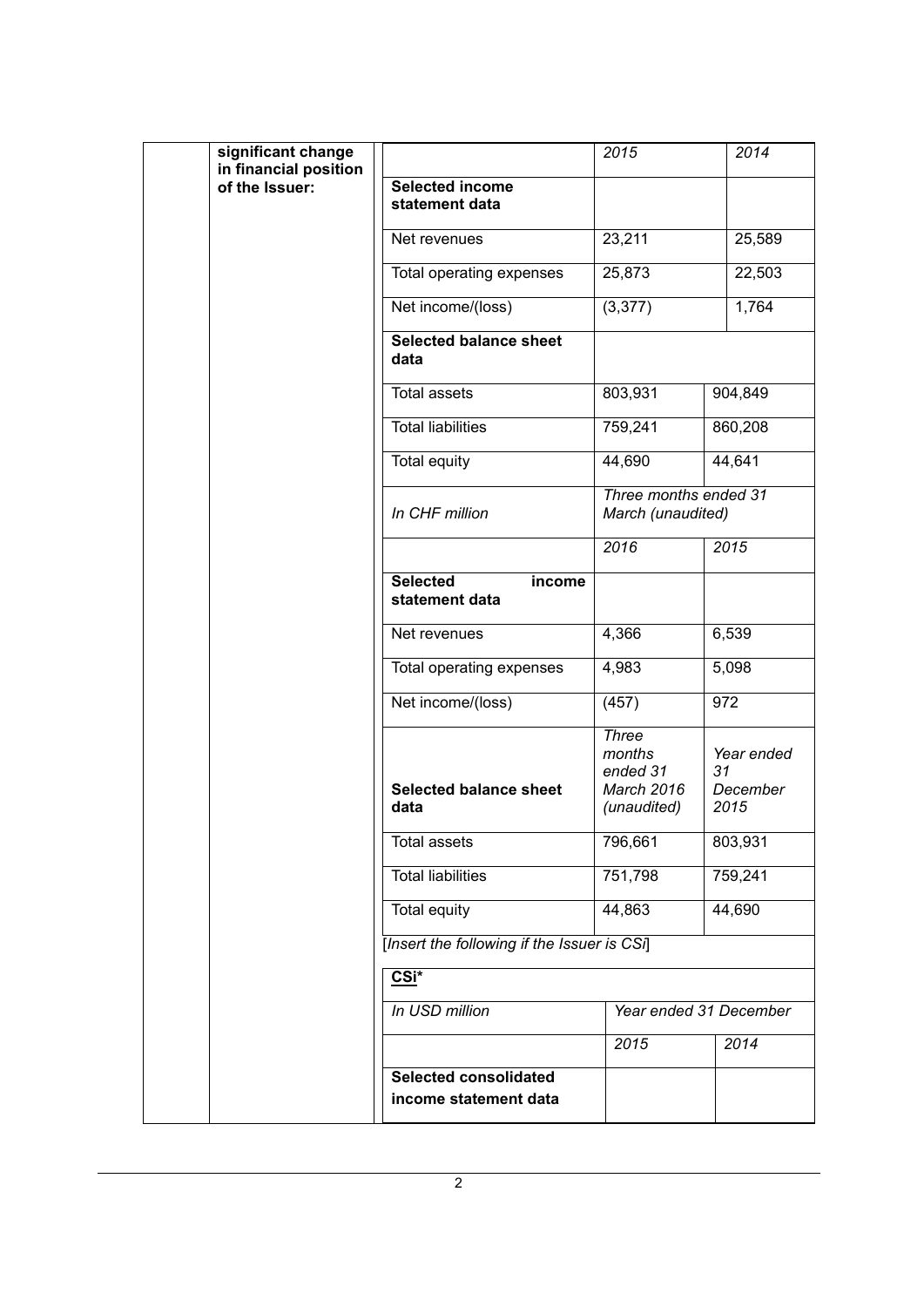| Net revenues                                                                                                                                                                                                                              | 1,942   | 1,144    |  |  |
|-------------------------------------------------------------------------------------------------------------------------------------------------------------------------------------------------------------------------------------------|---------|----------|--|--|
| Total operating expenses                                                                                                                                                                                                                  | (1,994) | (1, 551) |  |  |
| Loss before taxes                                                                                                                                                                                                                         | (52)    | (407)    |  |  |
| Net loss                                                                                                                                                                                                                                  | (118)   | (995)    |  |  |
| <b>Selected consolidated</b>                                                                                                                                                                                                              |         |          |  |  |
| balance sheet data                                                                                                                                                                                                                        |         |          |  |  |
| <b>Total assets</b>                                                                                                                                                                                                                       | 400,989 | 548,137  |  |  |
| <b>Total liabilities</b>                                                                                                                                                                                                                  | 378,085 | 524,108  |  |  |
| Total shareholders' equity                                                                                                                                                                                                                | 22,904  | 24,029   |  |  |
| *This key financial                                                                                                                                                                                                                       |         |          |  |  |
| information is for CSi and its                                                                                                                                                                                                            |         |          |  |  |
| subsidiaries                                                                                                                                                                                                                              |         |          |  |  |
| [Insert for CS only:                                                                                                                                                                                                                      |         |          |  |  |
| There has been no material adverse change in the prospects<br>of the Issuer and its consolidated subsidiaries since 31<br>December 2015.                                                                                                  |         |          |  |  |
| There has been no significant change in the financial position<br>of the Issuer and its consolidated subsidiaries since 31 March<br>2016.]                                                                                                |         |          |  |  |
| [Insert for CSi only:                                                                                                                                                                                                                     |         |          |  |  |
| There has been no material adverse change in the prospects<br>of the Issuer and its consolidated subsidiaries since 31<br>December 2015, except as announced in the restructuring<br>update that Credit Suisse provided on 23 March 2016. |         |          |  |  |
| There has been no significant change in the financial position<br>of the Issuer and its consolidated subsidiaries since 31<br>December 2015.]                                                                                             |         |          |  |  |

# **2.** *Incorporation of information by reference in each Prospectus*

This Supplement incorporates by reference into each Prospectus the Form 6-K of CS filed with the United States Securities and Exchange Commission on 10 May 2016 (the "**Form 6-K Dated 10 May 2016**"), which contains the Credit Suisse Financial Report 1Q16 attached as an exhibit thereto.

The table below sets out the relevant page references for the information incorporated by reference in each Prospectus in respect of CS and CSi: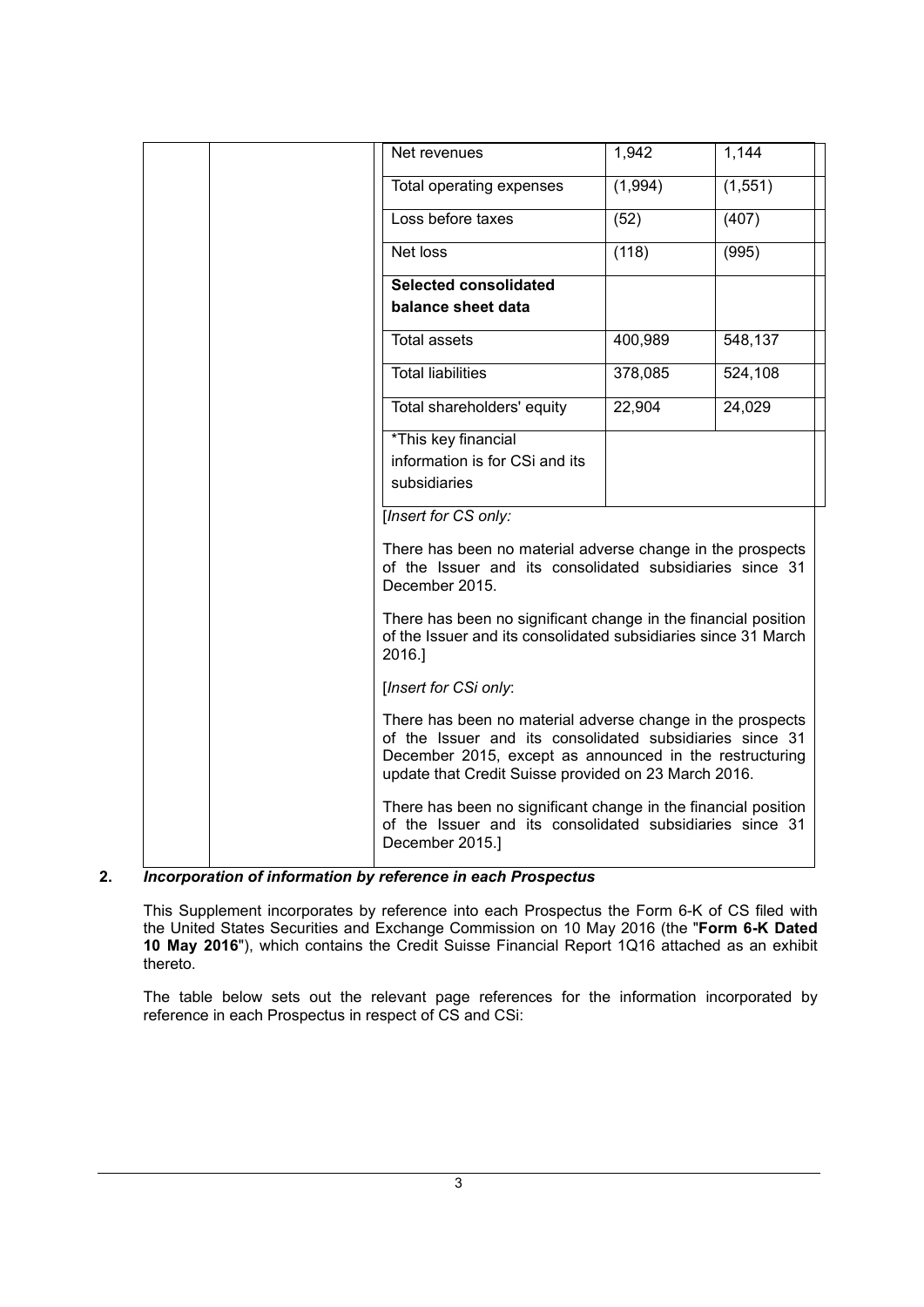| <b>Section</b><br><b>Number</b> | <b>Section Heading</b>                                        | Sub-heading<br>Page(s) of<br>the PDF                                        |                |  |  |  |
|---------------------------------|---------------------------------------------------------------|-----------------------------------------------------------------------------|----------------|--|--|--|
| Form 6-K Dated 10 May 2016      |                                                               |                                                                             |                |  |  |  |
|                                 | Form 6-K                                                      | Cover Page                                                                  | $\mathbf{1}$   |  |  |  |
|                                 |                                                               | Explanatory note                                                            | 2              |  |  |  |
|                                 |                                                               | Selected financial data                                                     | $3$ to $4$     |  |  |  |
|                                 |                                                               | Operating and financial review and<br>prospects                             | 5              |  |  |  |
|                                 |                                                               | <b>Exhibits</b>                                                             | 6              |  |  |  |
|                                 |                                                               | Signatures                                                                  | $\overline{7}$ |  |  |  |
|                                 |                                                               | Exhibit to Form 6-K Dated 10 May 2016 (Financial Report 1Q16)               |                |  |  |  |
|                                 |                                                               | Key metrics                                                                 | 10             |  |  |  |
|                                 |                                                               | Table of contents                                                           | 11             |  |  |  |
| <b>Credit Suisse results</b>    |                                                               | Credit Suisse at a glance                                                   | 16             |  |  |  |
|                                 |                                                               | Operating environment                                                       | 17 to 19       |  |  |  |
|                                 |                                                               | <b>Credit Suisse</b>                                                        | 20 to 27       |  |  |  |
|                                 |                                                               | <b>Swiss Universal Bank</b>                                                 | 28 to 33       |  |  |  |
|                                 |                                                               | International Wealth Management                                             | 34 to 39       |  |  |  |
|                                 |                                                               | Asia Pacific                                                                | 40 to 44       |  |  |  |
|                                 |                                                               | <b>Global Markets</b>                                                       | 45 to 47       |  |  |  |
|                                 |                                                               | <b>Investment Banking &amp; Capital Markets</b>                             | 48 to 50       |  |  |  |
|                                 |                                                               | <b>Strategic Resolution Unit</b>                                            | 51 to 52       |  |  |  |
|                                 |                                                               | Corporate Center                                                            | 53             |  |  |  |
|                                 |                                                               | Assets under management                                                     | 54 to 56       |  |  |  |
| H                               | Treasury, risk, balance<br>sheet and off-balance              | Liquidity and funding management                                            | 58 to 61       |  |  |  |
|                                 | sheet                                                         | Capital management                                                          | 62 to 76       |  |  |  |
|                                 |                                                               | Risk management                                                             | 77 to 86       |  |  |  |
|                                 |                                                               | Balance sheet and off-balance sheet                                         | 87 to 88       |  |  |  |
| $\mathbf{III}$                  | Condensed consolidated<br>financial statements -<br>unaudited | Report of the Independent Registered<br>91<br><b>Public Accounting Firm</b> |                |  |  |  |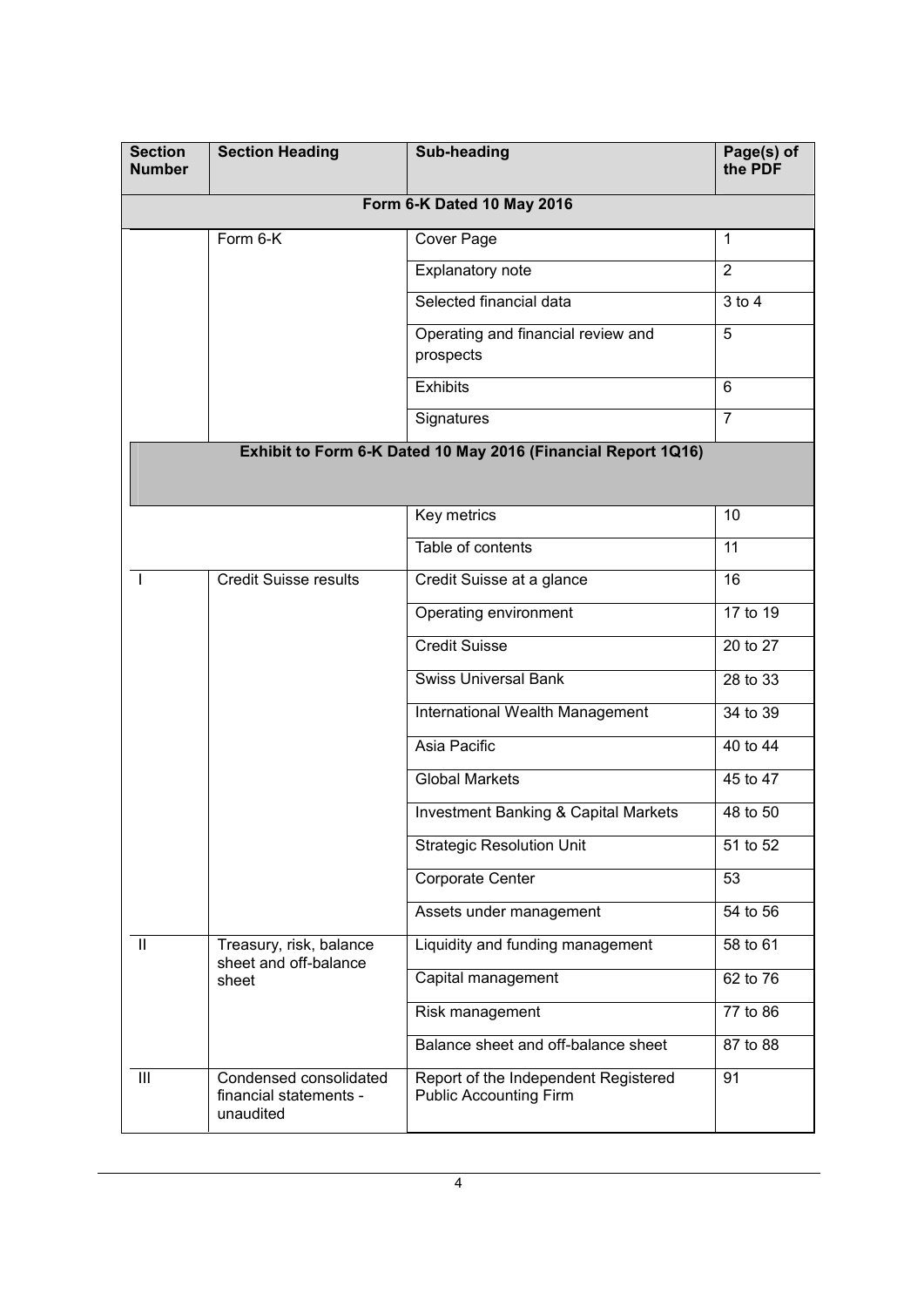| <b>Section</b><br><b>Number</b> | <b>Section Heading</b> | Sub-heading                                                                                                         | Page(s) of<br>the PDF |
|---------------------------------|------------------------|---------------------------------------------------------------------------------------------------------------------|-----------------------|
|                                 |                        | Condensed consolidated financial<br>statements - unaudited                                                          | 93 to 99              |
|                                 |                        | (Includes the consolidated balance sheet,<br>income statement and cash-flow<br>statement of Credit Suisse Group AG) |                       |
|                                 |                        | Notes to the condensed consolidated<br>financial statements - unaudited,<br>including, under Note 32:               | 100 to 166            |
|                                 |                        | Certain consolidated<br>income<br>statement and<br>balance<br>sheet<br>information of Credit Suisse AG              | 163 to 166            |
|                                 |                        | List of Abbreviations                                                                                               | 167                   |
|                                 |                        | Foreign currency translation rates                                                                                  | 169                   |
|                                 |                        | Cautionary statement regarding forward-<br>looking information                                                      | 170                   |

Any information not listed above but included in the document incorporated by reference herein is given for information purpose only and is not required by the relevant annexes of the Commission Regulation 809/2004/EC, as amended.

### **3.** *Amendments to the Form of Final Terms and the Form of Pricing Supplement in each Prospectus*

(a) The Form of Final Terms in each Prospectus shall be amended by deleting item 5 (*Settlement Currency*) under "Part A – Contractual Terms" therein, on (i) page 349 of the Trigger Redeemable and Phoenix Securities Base Prospectus, (ii) page 334 of the Reverse Convertible and Worst of Reverse Convertible Securities Base Prospectus, (iii) page 357 of the 2015 Put and Call Securities Base Prospectus, (iv) page 343 of the Bonus and Participation Securities Base Prospectus and (v) page 383 of the 2016 Put and Call Securities Base Prospectus, and replacing it with the following:

| "5. | Settlement Currency: | $\blacksquare$                                                                                                                                                                                                                       |
|-----|----------------------|--------------------------------------------------------------------------------------------------------------------------------------------------------------------------------------------------------------------------------------|
|     |                      | (N.B. For Securities issued by Credit Suisse AG,<br>Singapore Branch, the Settlement Currency<br>should only be SGD if the Securities have a<br>maturity period of at least 12 months or a<br>denomination of at least SGD 200,000)" |

(b) The Form of Pricing Supplement in each Prospectus shall be amended by deleting item 5 (*Settlement Currency*) under "Part A – Contractual Terms" therein, on (i) page 399 of the Trigger Redeemable and Phoenix Securities Base Prospectus, (ii) page 377 of the Reverse Convertible and Worst of Reverse Convertible Securities Base Prospectus, (iii) page 407 of the 2015 Put and Call Securities Base Prospectus, (iv) page 389 of the Bonus and Participation Securities Base Prospectus and (v) page 442 of the 2016 Put and Call Securities Base Prospectus, and replacing it with the following: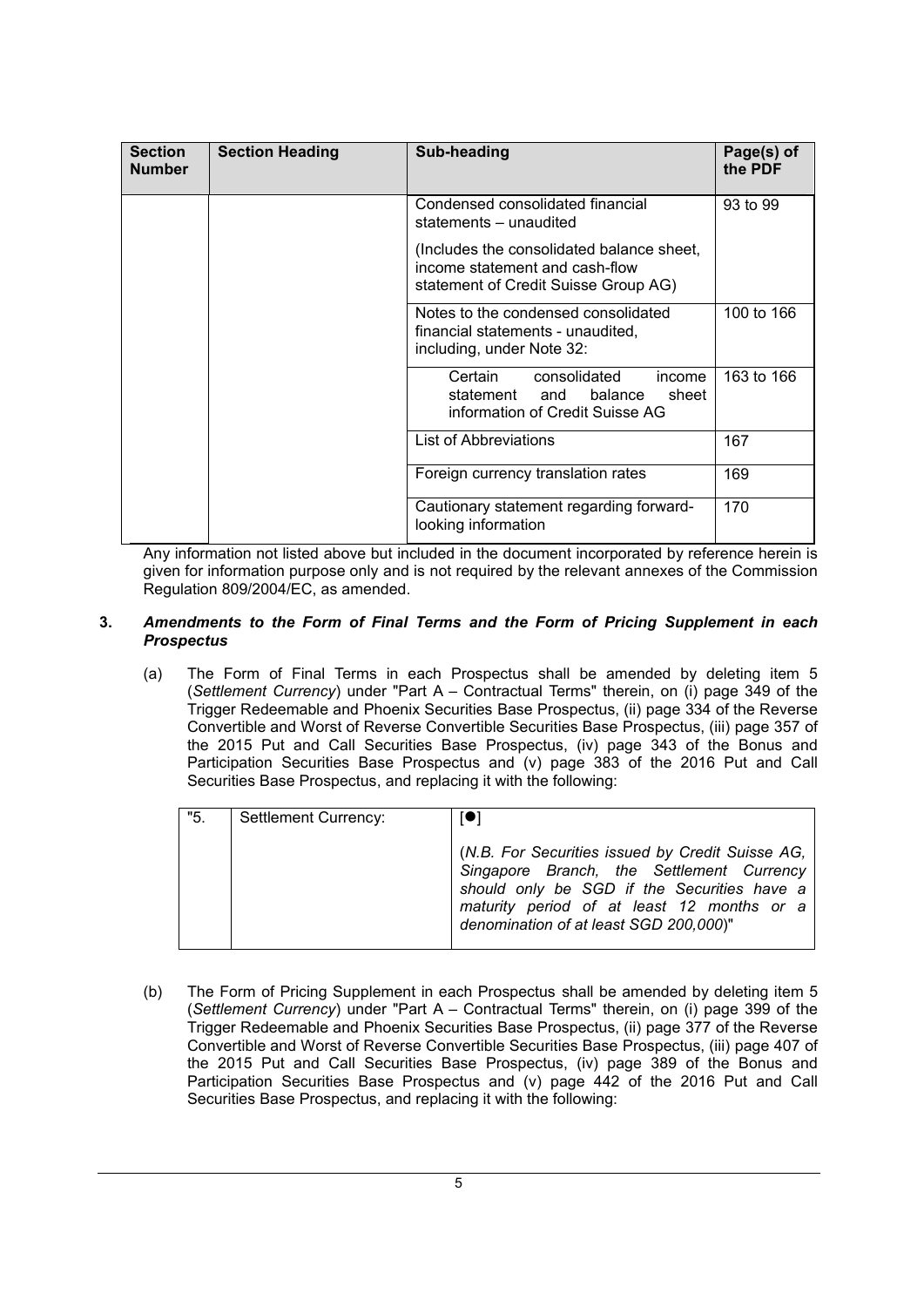| "5. | Settlement Currency: |                                                                                                                                                                                                                                      |
|-----|----------------------|--------------------------------------------------------------------------------------------------------------------------------------------------------------------------------------------------------------------------------------|
|     |                      | (N.B. For Securities issued by Credit Suisse AG,<br>Singapore Branch, the Settlement Currency<br>should only be SGD if the Securities have a<br>maturity period of at least 12 months or a<br>denomination of at least SGD 200,000)" |

### **4.** *Supplemental information with respect to CS in each Prospectus*

The information in the section entitled "Credit Suisse AG" in each Prospectus (in each case, as amended up to and including the supplement dated 6 May 2016) shall be supplemented by deleting the paragraph entitled "Legal and Arbitration Proceedings" on (i) page 443 of the Trigger Redeemable and Phoenix Securities Base Prospectus, (ii) page 414 of the Reverse Convertible and Worst of Reverse Convertible Securities Base Prospectus, (iii) page 451 of the 2015 Put and Call Securities Base Prospectus, (iv) page 429 of the Bonus and Participation Securities Base Prospectus and (v) page 494 of the 2016 Put and Call Securities Base Prospectus, and replacing it with the following:

''Except as disclosed in the Form 6-K Dated 10 May 2016 under the heading "Litigation" (note 31 to the condensed consolidated financial statements of the Group on pages 151 to 152 (pages 161 to 162 of the PDF) of the exhibit (Credit Suisse Financial Report 1Q16) to the Form 6-K dated 10 May 2016) and in the Form 20-F Dated 24 March 2016 under the heading "Litigation" (note 39 to the condensed consolidated financial statements of the Group on pages 375 to 382 (pages 399 to 406 of the PDF) of the Exhibit to the Form 20-F Dated 24 March 2016), there are no, during the period of 12 months ending on the date of this Base Prospectus, governmental, legal or arbitration proceedings which may have, or have had in the past, significant effects on CS's financial position or profitability, and CS is not aware of any such proceedings being either pending or threatened.".

#### **5.** *Supplemental information with respect to CSi in each Prospectus*

The information in the section entitled "Credit Suisse International" in each Prospectus (in each case other than the 2016 Put and Call BP, as amended up to and including the supplement dated 5 April 2016) shall be supplemented by deleting the table under (i) the section headed "Directors and Management", on (A) pages 445 to 446 of the Trigger Redeemable and Phoenix Securities Base Prospectus, (B) pages 416 to 417 of the Reverse Convertible and Worst of Reverse Convertible Securities Base Prospectus, (C) pages 453 to 454 of the 2015 Put and Call Securities Base Prospectus and (D) pages 431 to 432 of the Bonus and Participation Securities Base Prospectus, and (ii) the section headed "Names and Addresses of Directors and Executives" on pages 496 to 497 of the 2016 Put and Call Securities Base Prospectus, shall be deleted and replaced with the following:

| "Board Member                       |         | <b>External Activities</b>                                                                                                                                                                       |
|-------------------------------------|---------|--------------------------------------------------------------------------------------------------------------------------------------------------------------------------------------------------|
| Noreen Doyle (Non- Executive Chair) | $\circ$ | Independent member and Chair of the Board of<br>Directors, the Nomination and the Advisory<br>Remuneration Committee, independent member<br>of the Risk Committee and Audit Committee of<br>CSi. |
|                                     | $\circ$ | Ms. Doyle also serves as Vice- Chair and Lead<br>Independent Director of the Board, member of the<br>Risk Committee and the Chairman's and<br>Governance Committee of Credit Suisse AG and       |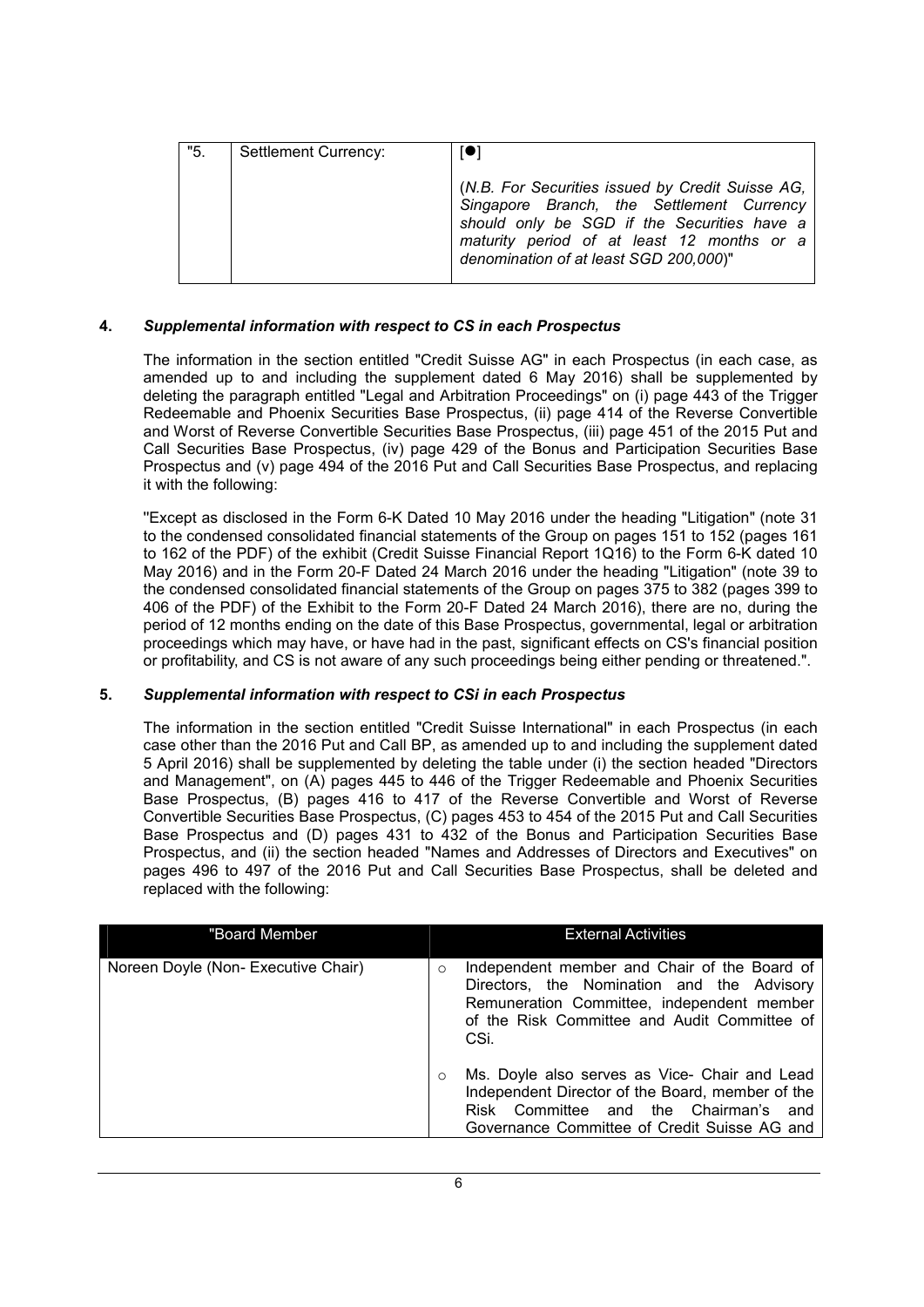|                                    |       |           |         | Credit Suisse Group AG.                                                                                                                                                                                                                                                                           |
|------------------------------------|-------|-----------|---------|---------------------------------------------------------------------------------------------------------------------------------------------------------------------------------------------------------------------------------------------------------------------------------------------------|
|                                    |       |           | $\circ$ | Additionally Ms. Doyle is also:<br>Chair of the BBA; and<br>Chair of the Board of Directors of the<br>Newmont Mining Corporation.                                                                                                                                                                 |
| Richard<br>Thornburgh<br>Director) | (Non- | Executive | $\circ$ | Independent member of the Board of Directors<br>the Audit,<br>Nomination<br>and<br>and<br>Advisory<br>Remuneration Committee and Chairman of the<br>Risk Committee of CSi.                                                                                                                        |
|                                    |       |           | $\circ$ | Mr. Thornburgh also serves as Vice-Chair of the<br>Board, member of the Audit Committee, Chair of<br>the Risk Committee and a member of the<br>Chairman's and Governance Committee of Credit<br>Suisse AG and Credit Suisse Group AG.                                                             |
|                                    |       |           | $\circ$ | Non-executive Director and Chair of Credit Suisse<br>Holdings (USA), Inc.                                                                                                                                                                                                                         |
|                                    |       |           | $\circ$ | Chairman and Member of the Board of Managers<br>of Credit Suisse Securities (USA) LLC.                                                                                                                                                                                                            |
|                                    |       |           | $\circ$ | Chairman of the Board of Directors of Credit<br>Suisse (USA), Inc.                                                                                                                                                                                                                                |
|                                    |       |           | $\circ$ | Additionally Mr. Thornburgh is also:<br>a member of the Board of Directors, of<br>٠<br>McGraw Hill Financial (New York);<br>a member of the Board of Directors and<br>Lead Director for New Star Financial Inc.<br>(Massachusetts); and<br>a member of the Board of Directors of<br>CapStar Bank. |
| Paul Ingram                        |       |           | $\circ$ | Managing Director in the CRO division of CSi.                                                                                                                                                                                                                                                     |
|                                    |       |           | $\circ$ | Mr. Ingram is also Chief Risk Officer of CSi and<br>Credit Suisse Securities (Europe) Ltd.                                                                                                                                                                                                        |
| Christopher Horne                  |       |           | $\circ$ | Managing Director in the CFO division of CSi.                                                                                                                                                                                                                                                     |
|                                    |       |           | $\circ$ | Mr. Horne is also Deputy CEO of CSi and Credit<br>Suisse Securities (Europe) Ltd.                                                                                                                                                                                                                 |
|                                    |       |           | $\circ$ | Member of the Board of Directors of Credit Suisse<br>Investment Holdings (UK) and Credit Suisse<br>Investments (UK).                                                                                                                                                                              |
| <b>Alison Halsey</b>               |       |           | $\circ$ | Independent member of the Board of Directors,<br>Chair of the Audit Committee and Member of the<br>Risk, Nomination and Advisory Remuneration<br>Committee of CSi.                                                                                                                                |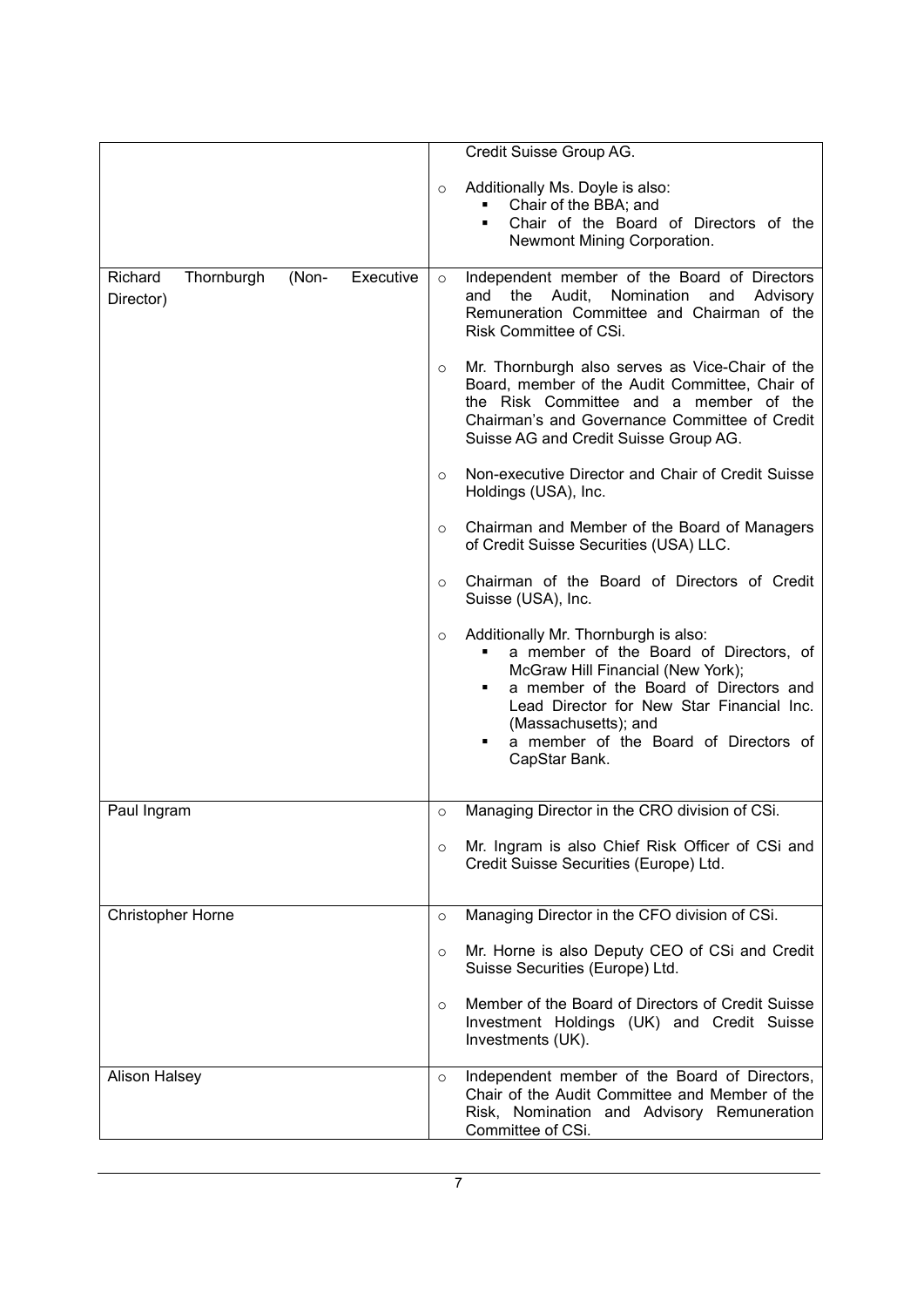|                        | $\circ$    | Ms. Halsey is also:<br>Non-executive Director, Chair of the Audit &<br>Risk Committee and Member of the<br>Nomination and Remuneration Committees<br>of Cambian Group Plc.;<br>Non-executive Director, Chair of the Audit<br>٠<br>Committee, and Member of the Nomination,<br>Remuneration<br>Risk<br>and<br>Advisory<br>Committees of Provident Financial Group<br>Plc.; and<br>Non-executive Director and Member of the<br>Risk, Compliance<br>Nominations<br>and<br>Committees and Chair of<br>the Audit<br>Committee of Aon UK Limited. |
|------------------------|------------|---------------------------------------------------------------------------------------------------------------------------------------------------------------------------------------------------------------------------------------------------------------------------------------------------------------------------------------------------------------------------------------------------------------------------------------------------------------------------------------------------------------------------------------------|
| <b>Stephen Dainton</b> | $\circ$    | Managing Director in Regional EQ in the Global<br>Markets division of CSi.                                                                                                                                                                                                                                                                                                                                                                                                                                                                  |
| David Mathers (CEO)    | $\circ$    | Managing Director in the CFO division of Credit<br>Suisse AG.                                                                                                                                                                                                                                                                                                                                                                                                                                                                               |
|                        | $\bigcirc$ | Mr. Mathers is also CEO of CSi and Credit Suisse<br>Securities (Europe) Ltd and CFO of Credit Suisse<br>$AG.$ ".                                                                                                                                                                                                                                                                                                                                                                                                                            |

# **6.** *Amendments to the section entitled "Selling Restrictions" in each Prospectus*

The section entitled "Selling Restrictions" in each Prospectus shall be amended by deleting the section headed "Singapore", on (i) pages 503 to 504 of the Trigger Redeemable and Phoenix Securities Base Prospectus, (ii) page 474 to 475 of the Reverse Convertible and Worst of Reverse Convertible Securities Base Prospectus, (iii) pages 511 to 512 of the 2015 Put and Call Securities Base Prospectus, (iv) page 489 to 490 of the Bonus and Participation Securities Base Prospectus and (v) pages 555 to 556 of the 2016 Put and Call Securities Base Prospectus, and replacing it with the following:

"This Base Prospectus has not been registered as a prospectus with the Monetary Authority of Singapore. Accordingly, this Base Prospectus and any other document or material in connection with the offer or sale, or invitation for subscription or purchase, of the Securities may not be circulated or distributed, nor may the Securities be offered or sold, or be made the subject of an invitation for subscription or purchase, whether directly or indirectly, to persons in Singapore other than (i) to an institutional investor under Section 274 of the Securities and Futures Act, Chapter 289 of Singapore (the "**SFA**"), (ii) to a relevant person pursuant to Section 275(1), or to any person pursuant to Section 275(1A), and in accordance with the conditions specified in Section 275, of the SFA or (iii) otherwise pursuant to, and in accordance with the conditions of, any other applicable provision of the SFA.

Where the Securities are subscribed or purchased under Section 275 of the SFA by a relevant person which is:

- (a) a corporation (which is not an accredited investor (as defined in Section 4A of the SFA)) the sole business of which is to hold investments and the entire share capital of which is owned by one or more individuals, each of whom is an accredited investor; or
- (b) a trust (where the trustee is not an accredited investor) whose sole purpose is to hold investments and each beneficiary of the trust is an individual who is an accredited investor,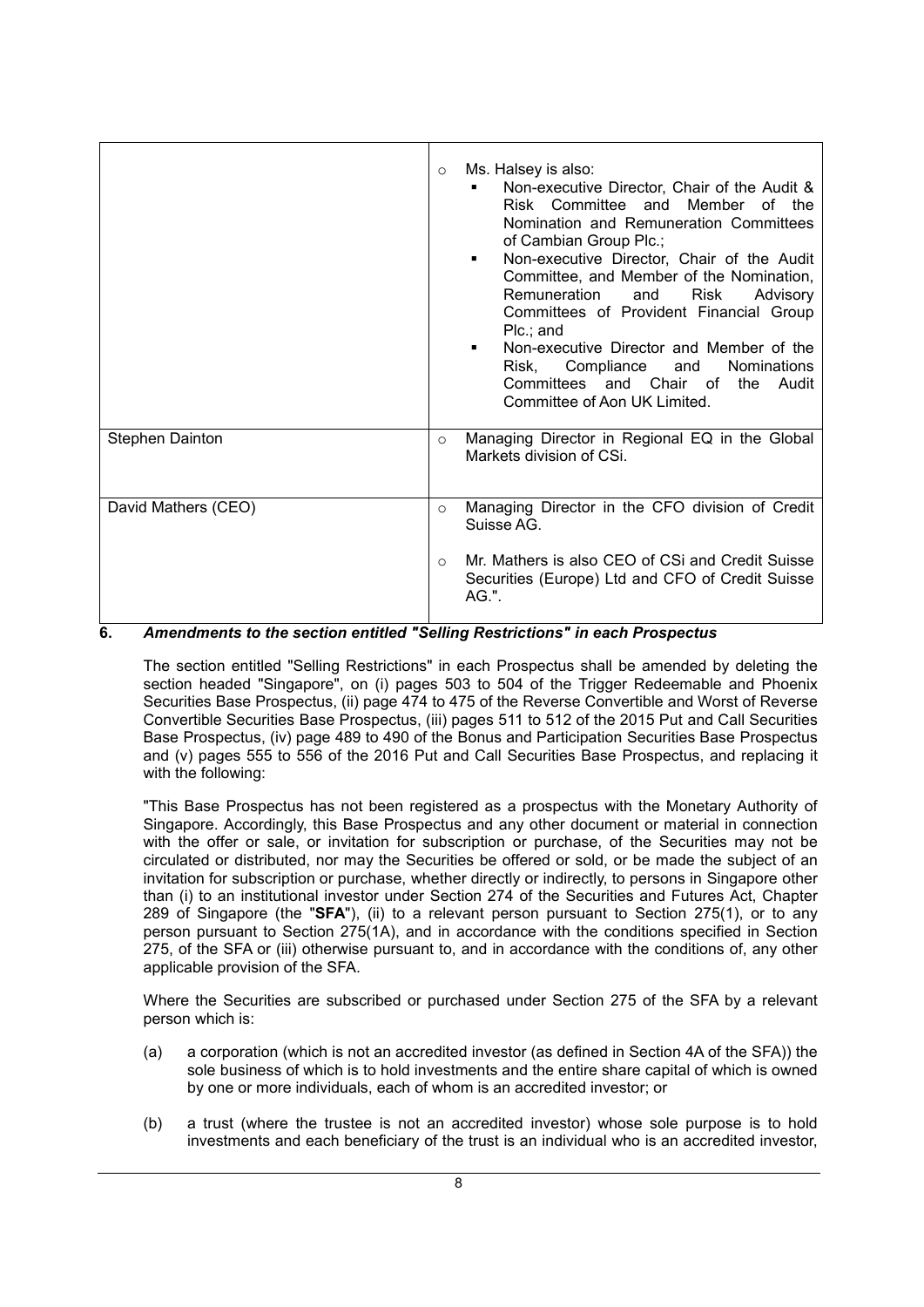securities (as defined in Section 239(1) of the SFA) of that corporation or the beneficiaries' rights and interest (howsoever described) in that trust shall not be transferred within six months after that corporation or that trust has acquired the Securities pursuant to an offer made under Section 275 of the SFA except:

- (i) to an institutional investor or to a relevant person defined in Section 275(2) of the SFA, or to any person arising from an offer referred to in Section 275(1A) or Section 276(4)(i)(B) of the SFA;
- (ii) where no consideration is or will be given for the transfer;
- (iii) where the transfer is by operation of law;
- (iv) as specified in Section 276(7) of the SFA; or
- (v) as specified in Regulation 32 of the Securities and Futures (Offers of Investments) (Shares and Debentures) Regulations 2005 of Singapore.

Where Securities are issued under the Programme by Credit Suisse AG, Singapore Branch, (a) the Securities, if denominated in Singapore dollars, will have an original maturity period of not less than 12 months; or (b) the Securities, if denominated in Singapore dollars and with an original maturity period of less than 12 months, will have a denomination of not less than SGD 200,000; or (c) the Securities will be denominated in a currency other than Singapore dollars; or (d) the Securities will be issued in other circumstances which do not constitute a contravention of the Guidelines for Operation of Wholesale Banks and such that the Securities do not constitute a "deposit" for the purposes of the Banking Act, Chapter 19 of Singapore.

Where (a) the Issuer of the Securities is Credit Suisse AG, Singapore Branch, (b) the Securities are denominated in Singapore dollars, and (c) the Securities have a specified denomination of less than SGD 200,000:

- (i) the place of booking of the issue is the Singapore Branch of Credit Suisse AG; and
- (ii) repayment under each Security is not secured by any means.".

# **7.** *Amendments to the section entitled "General Information" in each Prospectus*

The section entitled "General Information" in each Prospectus (in each case other than the 2016 Put and Call Securities Base Prospectus, as amended up to and including the supplement dated 5 April 2016) shall be supplemented as follows:

(a) paragraph 7 therein on (i) page 507 of the Trigger Redeemable and Phoenix Securities Base Prospectus, (ii) page 478 of the Reverse Convertible and Worst of Reverse Convertible Securities Base Prospectus, (iii) page 515 of the 2015 Put and Call Securities Base Prospectus, (iv) page 493 of the Bonus and Participation Securities Base Prospectus and (v) page 561 of the 2016 Put and Call Securities Base Prospectus, shall be deleted and replaced with the following:

''There has been no material adverse change in the prospects of CS and its consolidated subsidiaries since 31 December 2015.

There has been no significant change in the financial position of CS and its consolidated subsidiaries since 31 March 2016.

Please see "Risk Factors" on pages 40 to 48 (pages 64 to 72 of the PDF) of the exhibit to the Form 20-F Dated 24 March 2016 for the risk factors that may affect the future results of operations or financial condition of the Group and its consolidated subsidiaries.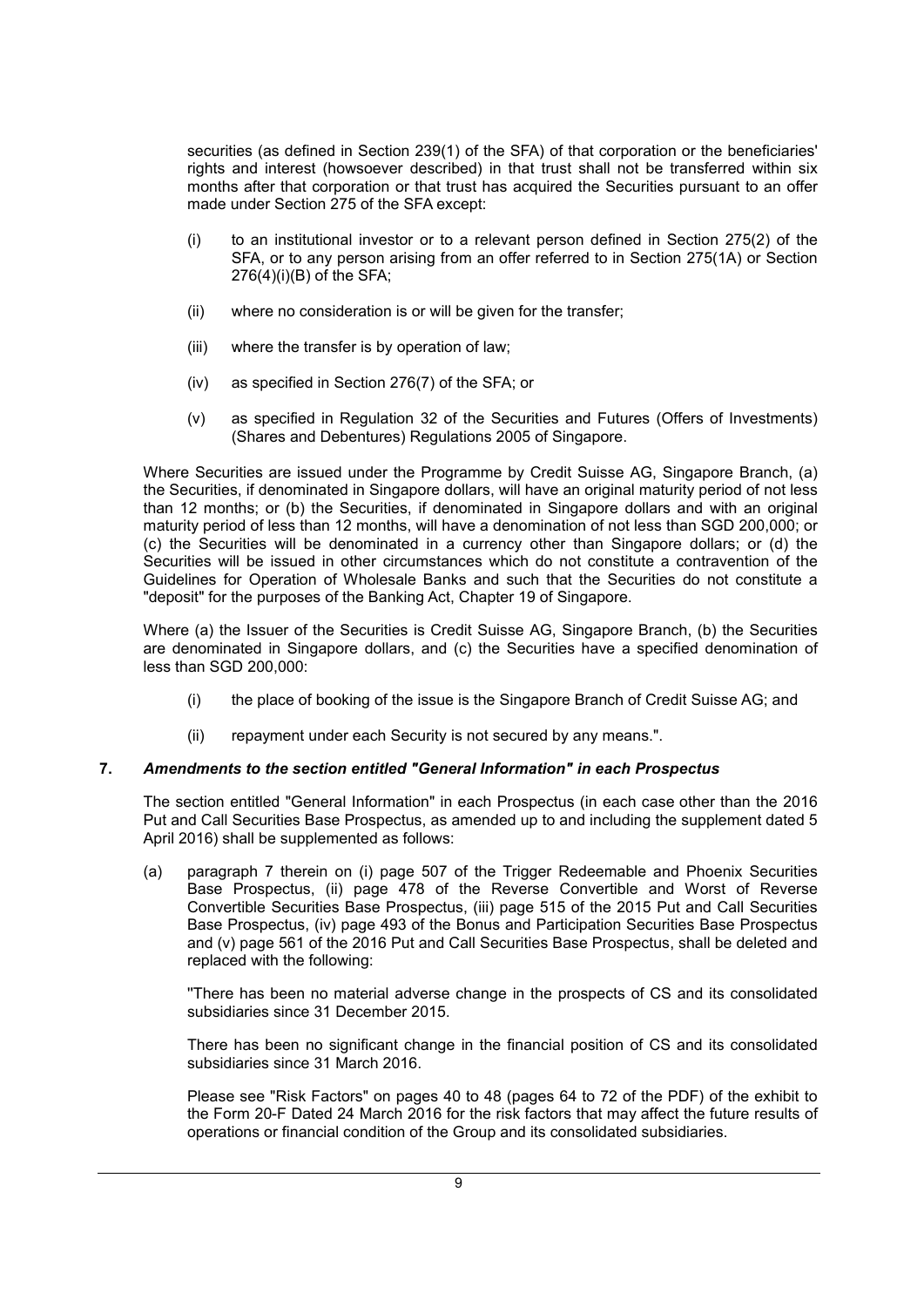Please see "Operating Environment" on pages 50 to 52 (pages 74 to 76 of the PDF) of the exhibit to the Form 20-F Dated 24 March 2016 and "Operating environment" on pages 7 to 9 (pages 17 to 19 of the PDF) of the exhibit (Credit Suisse Financial Report 1Q16) to the Form 6-K Dated 10 May 2016 for information relating to the economic environment that may affect the future results of operations or financial condition of Credit Suisse Group AG and its consolidated subsidiaries."; and

(b) paragraph 8 therein on (i) pages 507 to 508 of the Trigger Redeemable and Phoenix Securities Base Prospectus, (ii) pages 478 to 479 of the Reverse Convertible and Worst of Reverse Convertible Securities Base Prospectus, (iii) pages 515 to 516 of the 2015 Put and Call Securities Base Prospectus, (iv) pages 493 to 494 of the Bonus and Participation Securities Base Prospectus and (v) page 561 of the 2016 Put and Call Securities Base Prospectus, shall be deleted and replaced with the following:

"There has been no material adverse change in the prospects of CSi and its consolidated subsidiaries since 31 December 2015, except as disclosed in the Form 6-K Dated 23 March 2016.

There has been no significant change in the financial position of CSi and its consolidated subsidiaries since 31 December 2015.

See pages 5 and 110 to 122 (pages 7 and 112 to 124 of the PDF) of the CSi 2015 Annual Report that disclose the principal risks to CSi.

Please see "Operating Environment" on pages 7 to 9 (pages 17 to 19 of the PDF) of the exhibit (Credit Suisse Financial Report 1Q16) to the Form 6-K Dated 10 May 2016, "Operating Environment" on pages 50 to 52 (pages 54 to 56 of the PDF) of the exhibit to the Form 20-F Dated 24 March 2016 and "Economic environment" on page 3 (page 5 of the PDF) of the CSi 2015 Annual Report for information relating to the economic environment that may affect the future results of operations or financial condition of the Group and its consolidated subsidiaries, including CSi.".

The Issuers accept responsibility for the information contained in this Supplement. To the best of the knowledge of each Issuer (having taken all reasonable care to ensure that such is the case), the information contained in this Supplement is in accordance with the facts and does not omit anything likely to affect the import of such information.

To the extent that there is any inconsistency between any statement in or incorporated by reference in each Prospectus by virtue of this Supplement and any other statement in or incorporated by reference in any Prospectus, the statements in or incorporated by reference in such Prospectus by virtue of this Supplement will prevail.

In accordance with Article 13 paragraph 2 of the Luxembourg Law, investors who have already agreed to purchase or subscribe for the Securities before this Supplement is published have the right, exercisable before the end of 27 May 2016 (within a time limit of two working days after the publication of this Supplement), to withdraw their acceptances.

This Supplement and the document incorporated by reference by virtue of this Supplement have been filed with the CSSF and will be available on the website of the Luxembourg Stock Exchange, at www.bourse.lu.